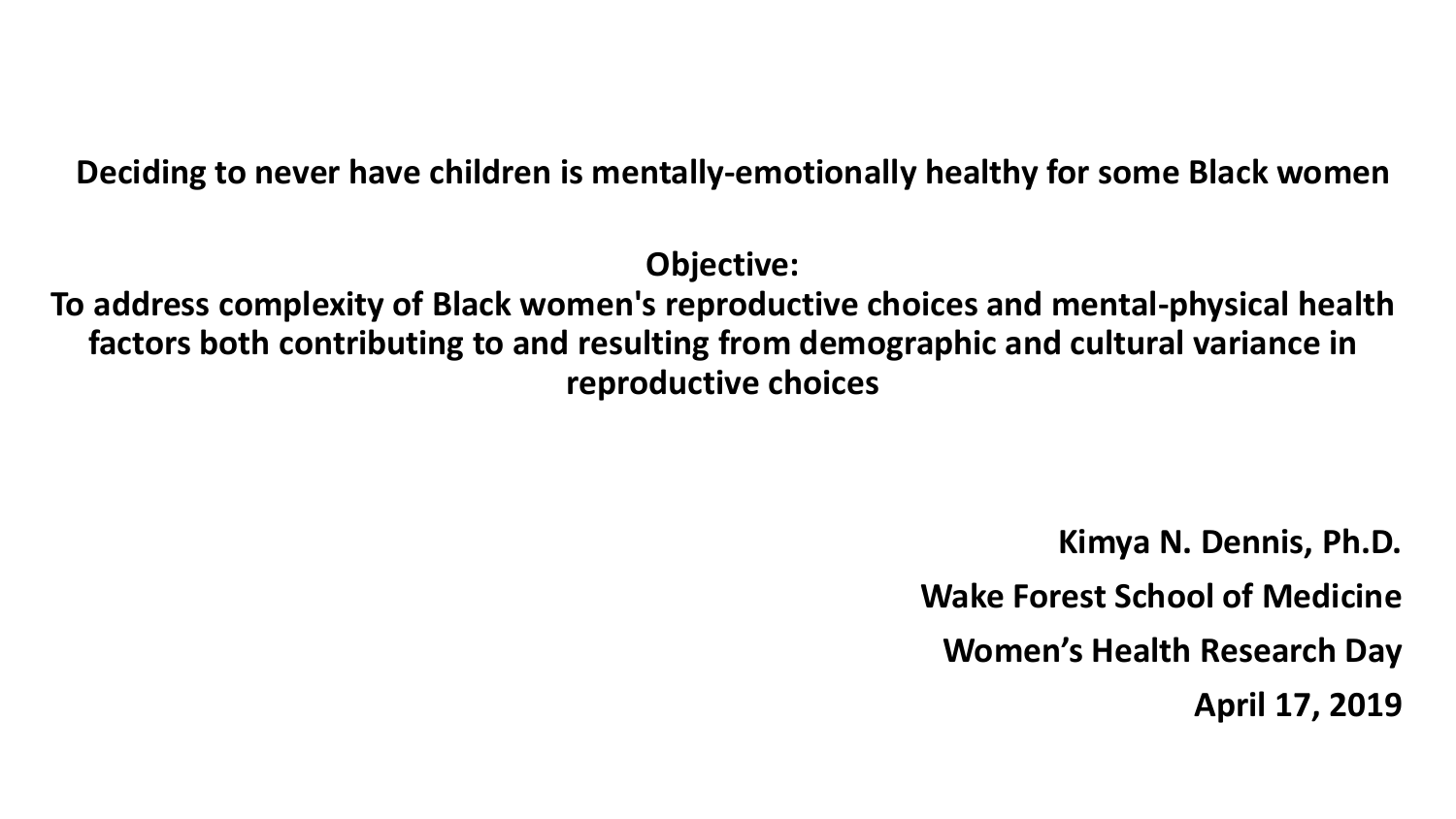# Reproductive health and rights

Aside from organizations such as Planned Parenthood, it is difficult to find information about reproductive health including permanent birth control

Source: Planned Parenthood sterilization <https://www.plannedparenthood.org/learn/birth-control/sterilization>

Childfree websites such as lauracarroll and thechildfreelife have information and lists of childfree-welcoming gynecologists and medical doctors willing and legally able to provide permanent, surgical and non-surgical, birth controls

Most gynecologists and medical doctors locally, nationally, and internationally believe women cannot decide not to have children. Same assumption is not made for women who decide to have children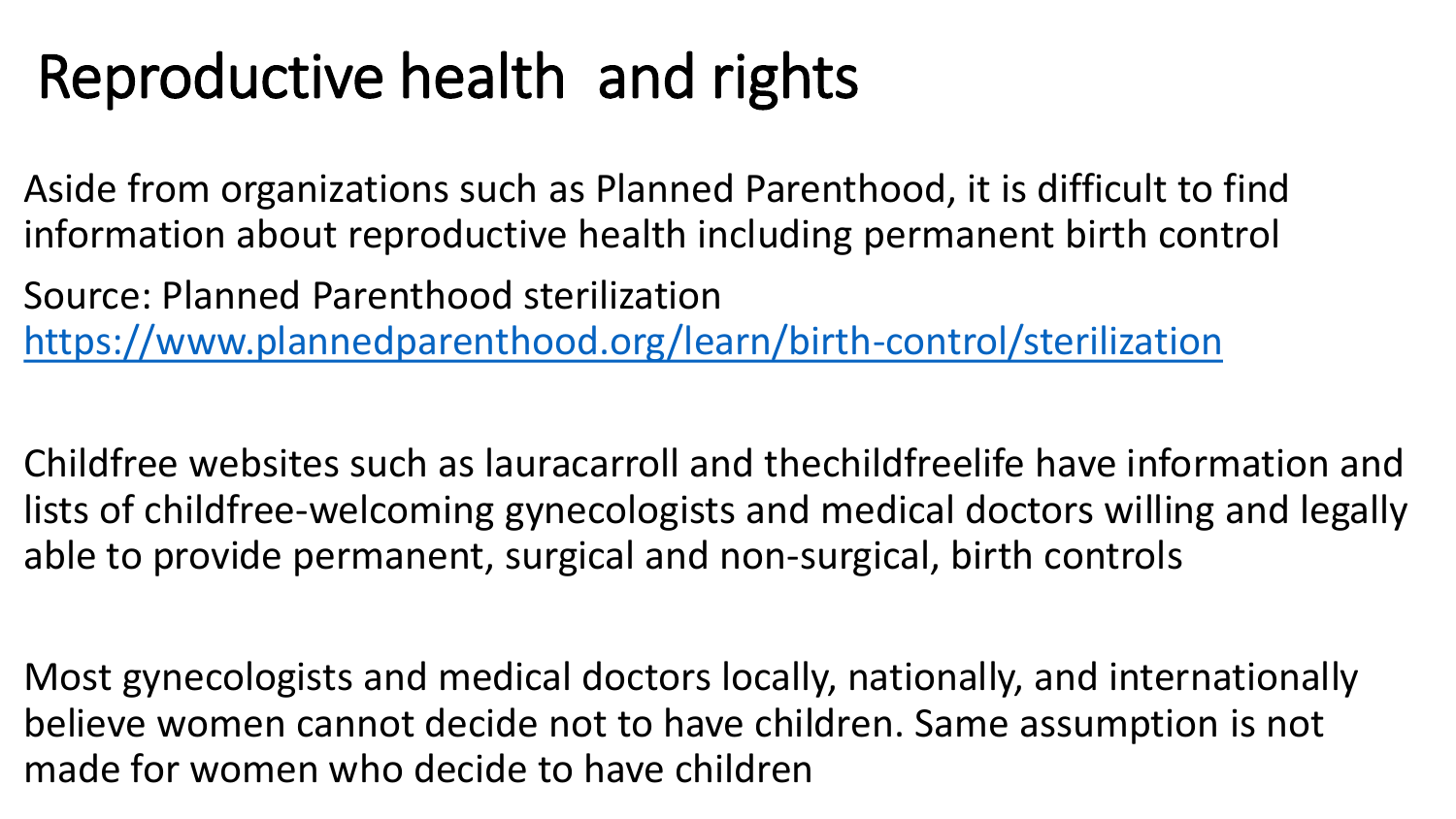### **Pronatalism**

•Reproduction is the default

•Reproduction is expected, required, and even forced

•Range of scrutiny includes: Morality, religion, gender, sexual orientation, and advancing the human race

•Historical and contemporary perspectives on reproductive rights, freedoms, and resources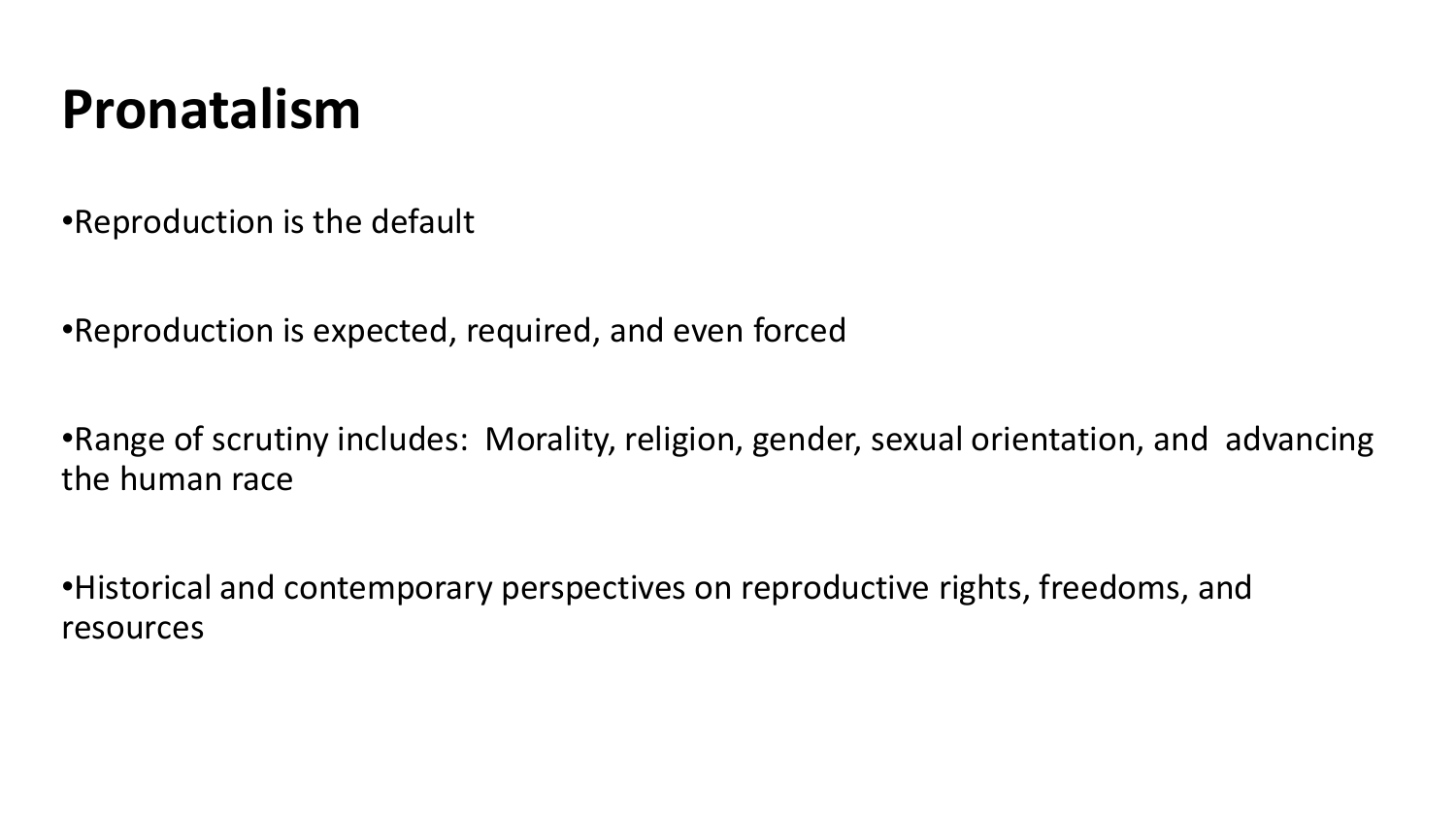- Adulthood, womanhood, and manhood defined through reproduction (and parenthood)
- All social institutions take part in pronatalism through social interactions and policies and practices
- There is greater pressure for girls and women: Girlhood and womanhood are placed in the context of motherhood (May 1997; Gillespie 2003)
- Boys and men are expected to reproduce but still have more diverse definitions of boyhood, manhood, and masculinity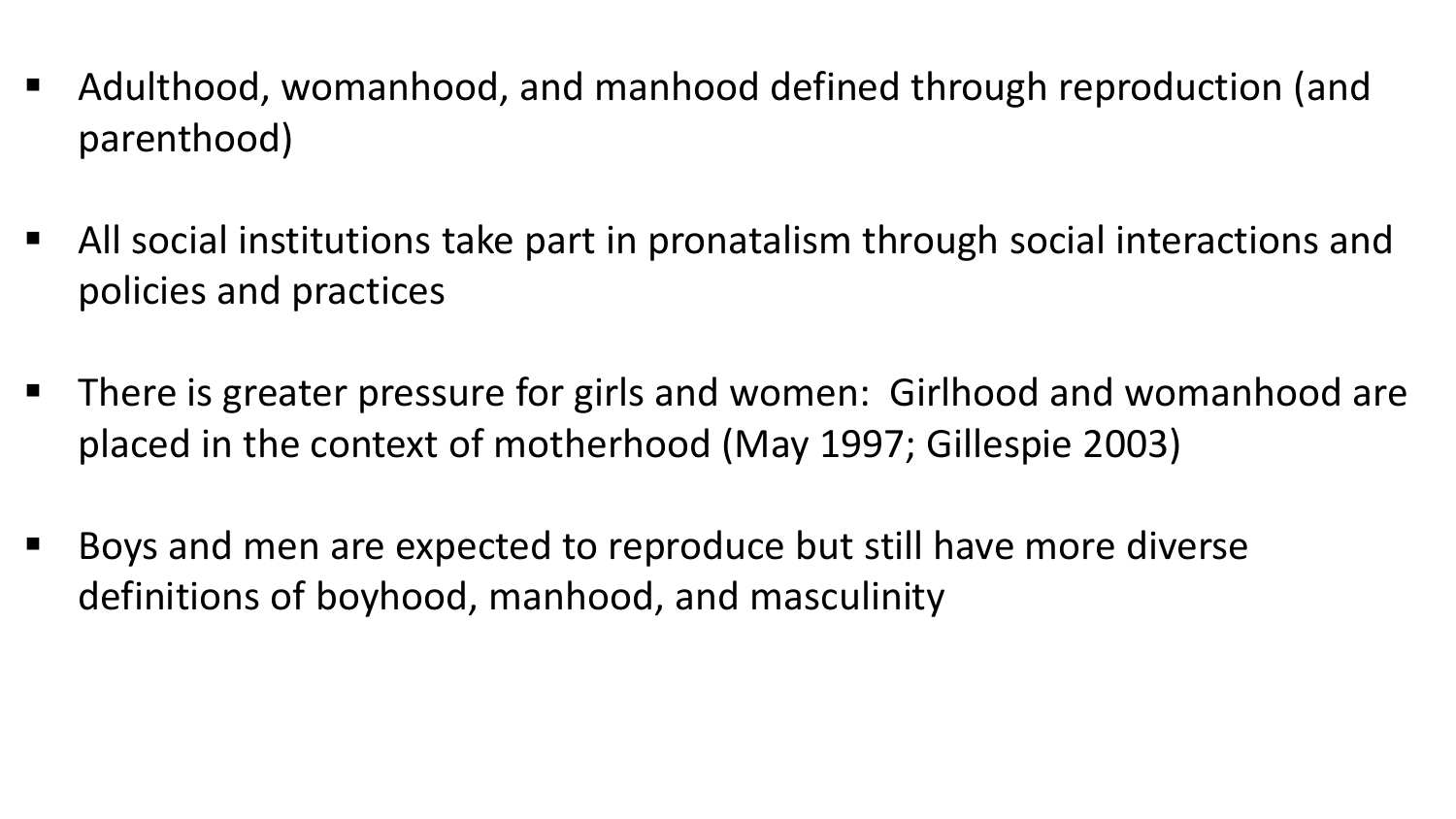### **Childfree-by-Choice**

- People who have decided to not have biological or adopted children
- People who do not consider this to be a temporary or "for the time being" decision
- **People who do not consider themselves to be lacking, hence "childfree" rather** than "childless"
- "Childless-by-choice," "childfree-by-choice," "voluntarily childless", and "voluntarily childfree."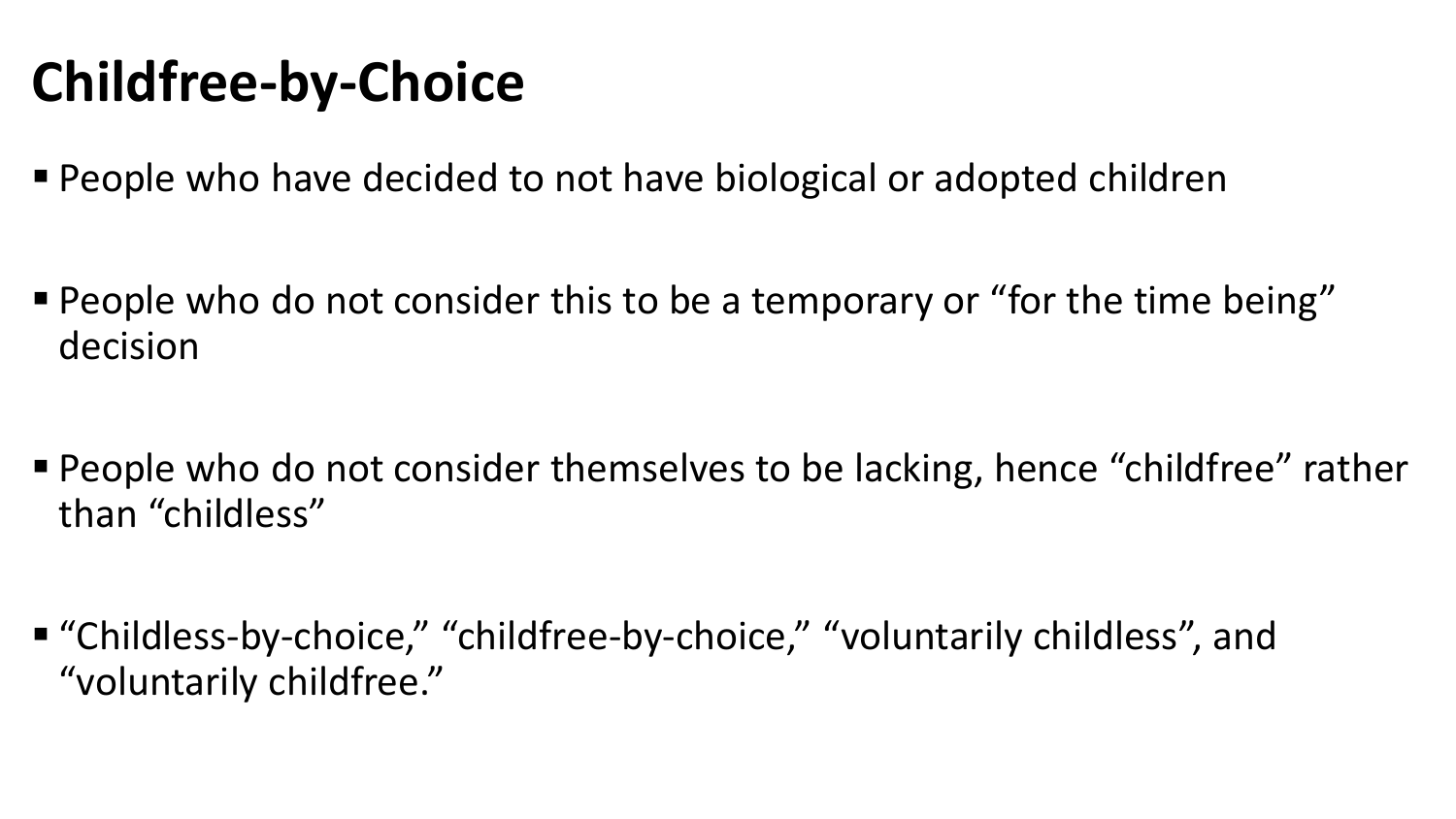### **Dr. Dennis conducted first known study solely of childfree-by-choice people of (immediate) African diaspora (2013)**

- What motivated me?
- Why is this historically and currently relevant?
- Excitement among African diaspora childfree-by-choice people
- Pushback from pronatalist African diaspora cultures and communities
- Pushback from white childfree people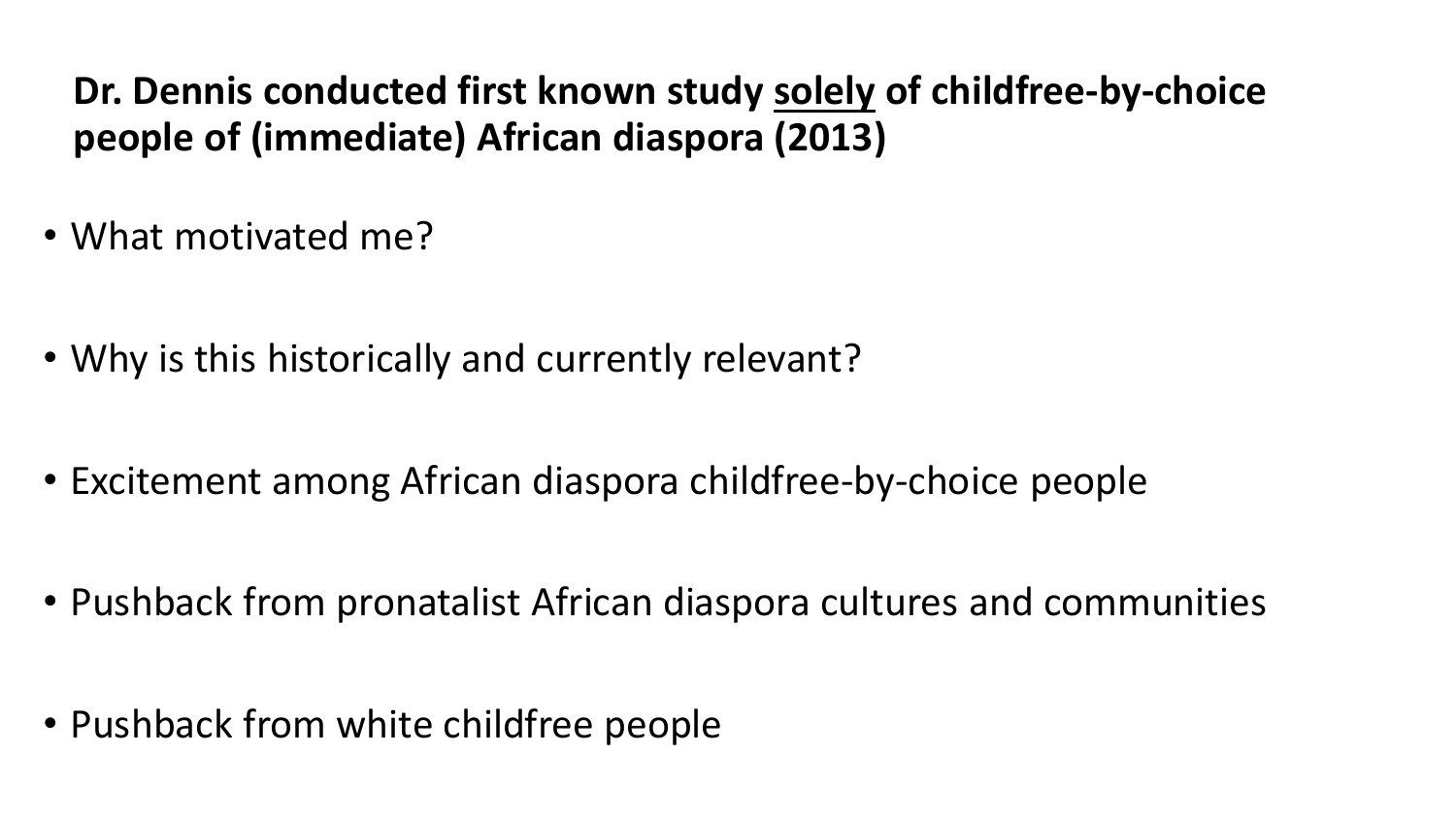### **More about Dr. Dennis's study**

- Explore perspectives and experiences of African diaspora childfree people around the world
- Address interlocking self-identities and cultural identities
- Examine similarities and differences among childfree people across race and ethnicity
- Examine cultures in which parenting (motherhood, in particular) is widely expected and encouraged (includes sexuality and birth control)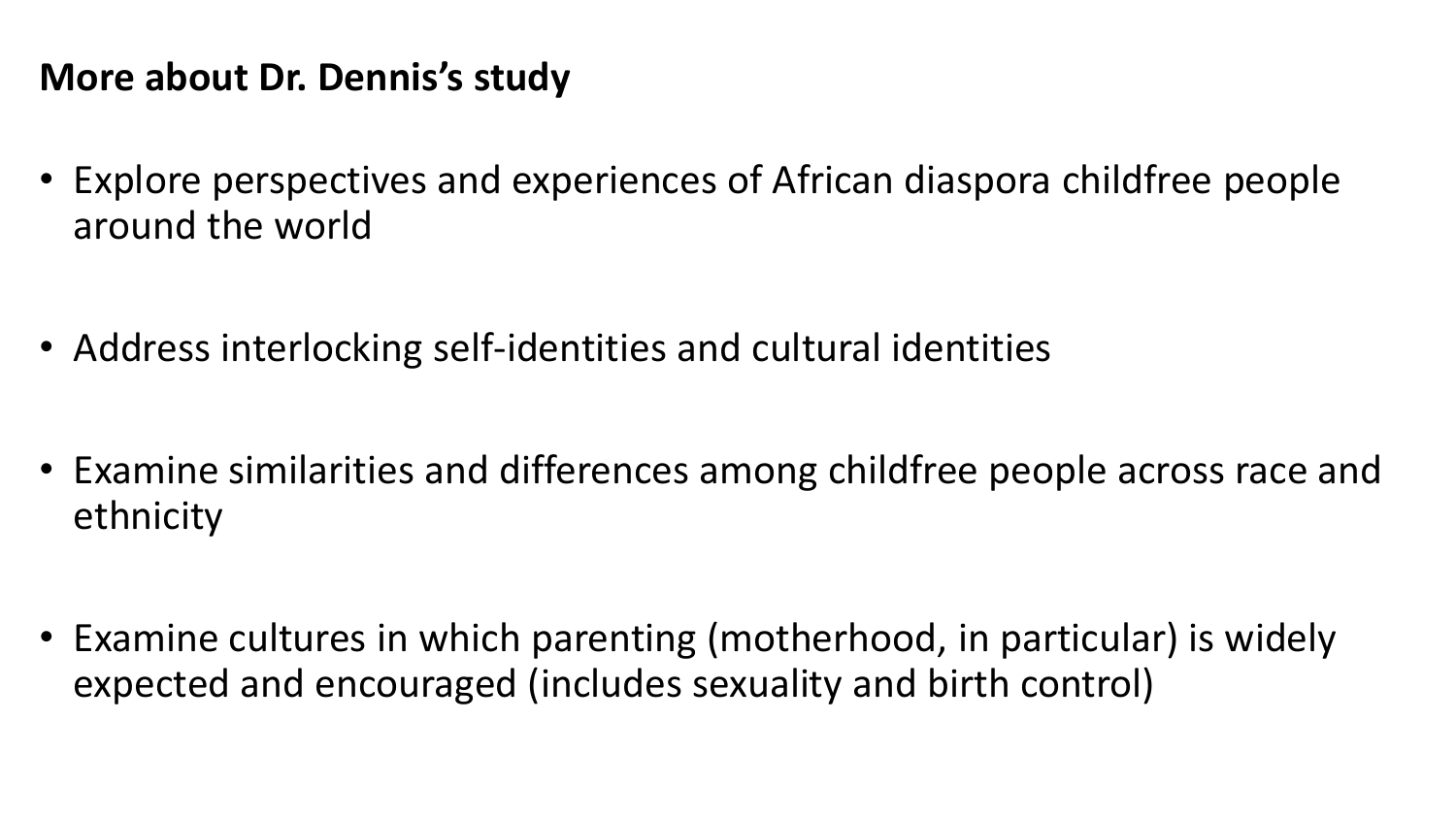### **Foundations of Dr. Dennis's study**

- Interlocking (not "intersectionality"): The present study primarily focuses on identities and experiences formed, shaped, and influenced by race, ethnicity, gender, sexuality, health, and informal social controls
- Black Feminism: African diaspora cultures and communities struggle, arguably more than white diaspora, with gender equity. There remains the belief that biological females only exist for reproduction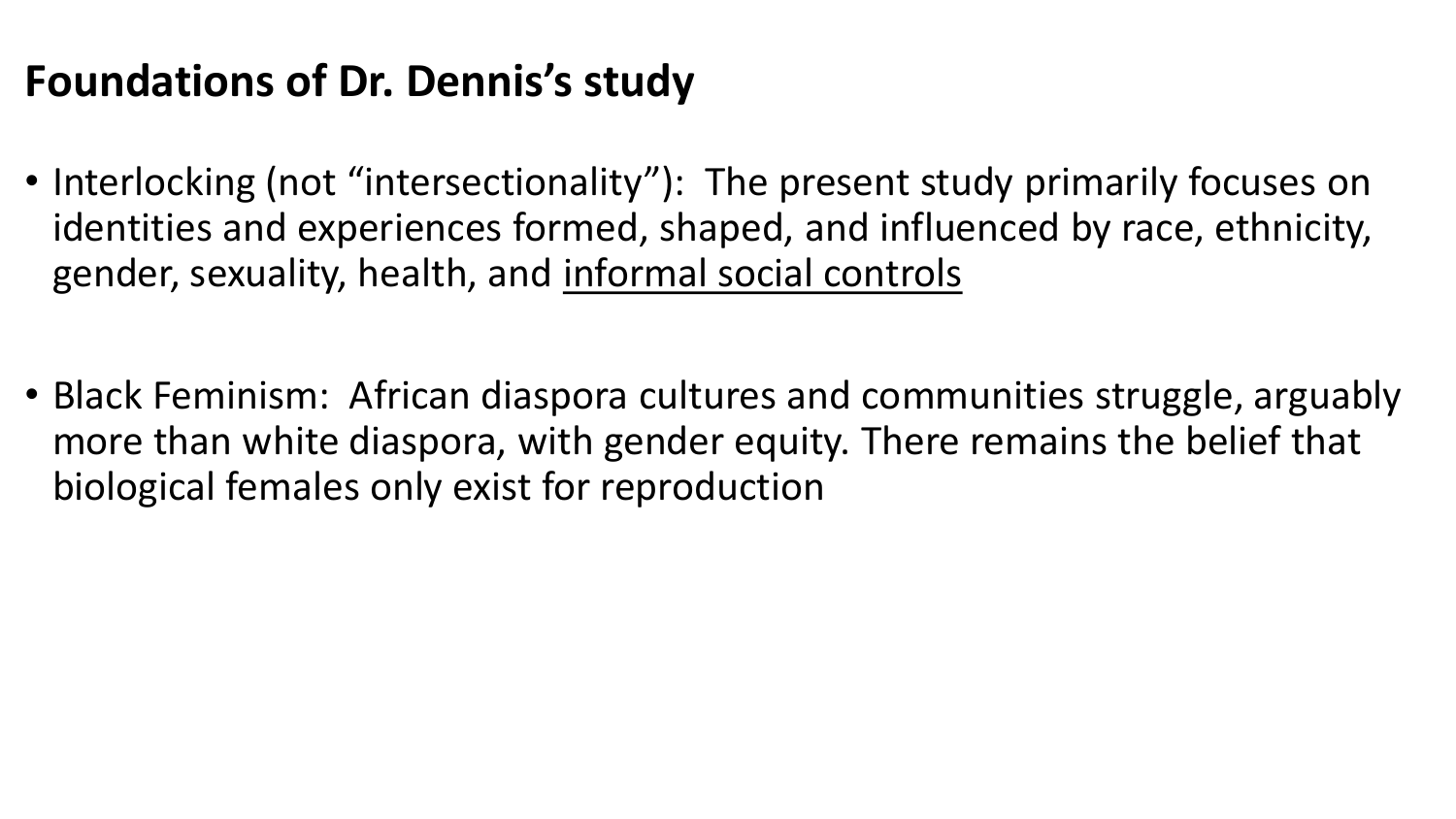### **Previous childfree research**

- Childfree are population size minority
- Childfree African diaspora are population size minorities within this minority
- Childfree African diaspora men are more elusive than childfree African diaspora women
- African diaspora women and men are either omitted or few respondents in most childfree research (Jamison et al. 1979; DeVellis et al. 1984; Somers 1993; Mollen 2006; Vinson et al. 2010)
- Scant research on the impact of race and ethnicity on the experiences of the childfree
- Most childfree people are of white diaspora (Jamison et al. 1979; Somers 1993; Mollen 2006)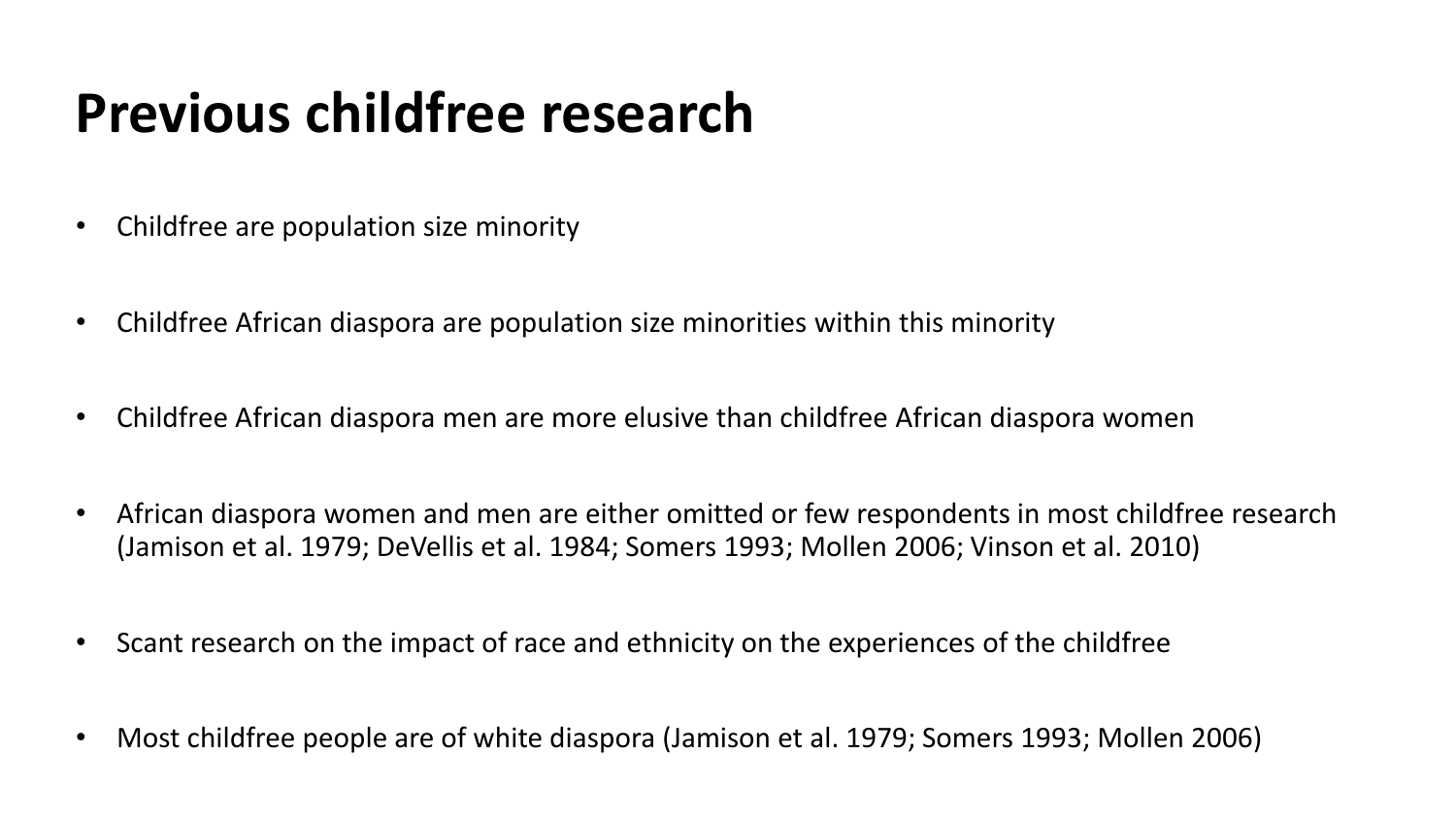#### **Robyn Rowland. 1982. An Exploratory Study of the Childfree Lifestyle. Journal of Sociology. 18: 17**

"Responses for both men and women were even divided on the importance or lack of importance of the financial cost of children, the fewer responsibilities without children, and freer sexual relations without children."

#### **Marsha D. Somers. 1993. A Comparison of Voluntarily Childfree Adults and Parents. Journal of Marriage and Family. 55: 3, 643-650**

"…interest in the concept of nonparenthood grew as new contraceptive alternatives, changing sexual norms, and the women's movement presented childlessness as a choice for the first time"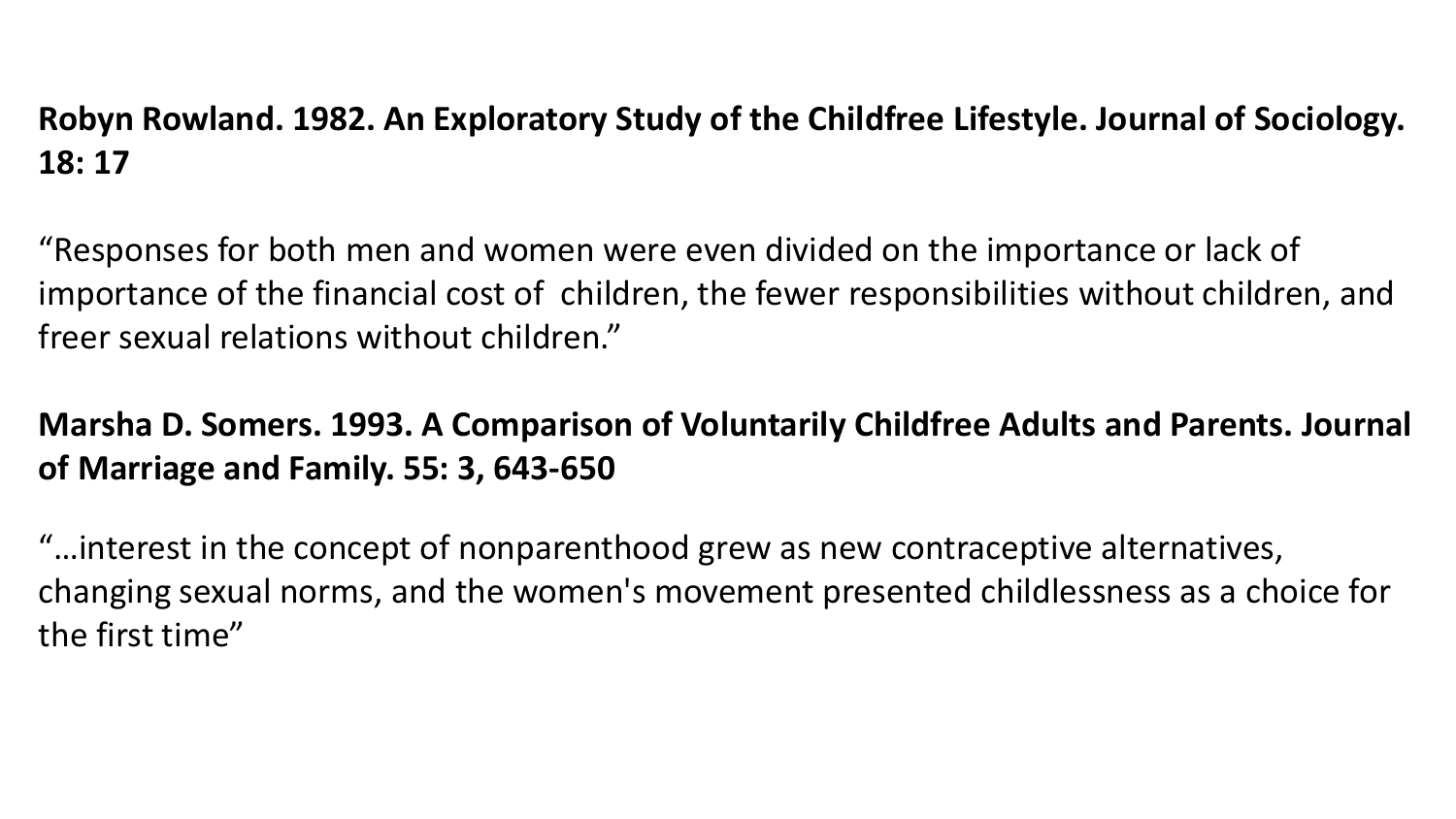**Rosemary Gillespie. 2003. Childfree and Feminine: Understanding the Gender Identity of Voluntarily Childless Women. Gender and Society. Vol. 17: No. 1, pp. 122-136**

"Liz, a 38-year-old solicitor, described how her lesbian sexuality 'freed' her from having to explain to her family that she did not want children."

**Ritgak A. Dimka and Simon L Dein. 2013. The Work of a Woman is to give Birth to Children: Cultural Constructions of Infertility in Nigeria. African Journal of Reproductive Health/La Revue Africaine de la Santé Reproductive. 17: 2, 102-117** 

"Infertility is affiliated with sexuality and sexual performance…."

**Amy Blackstone.2014. Contexts. 13: 4, 68-70**

"Janet said simply, 'I don't want to give up my healthy sex life'."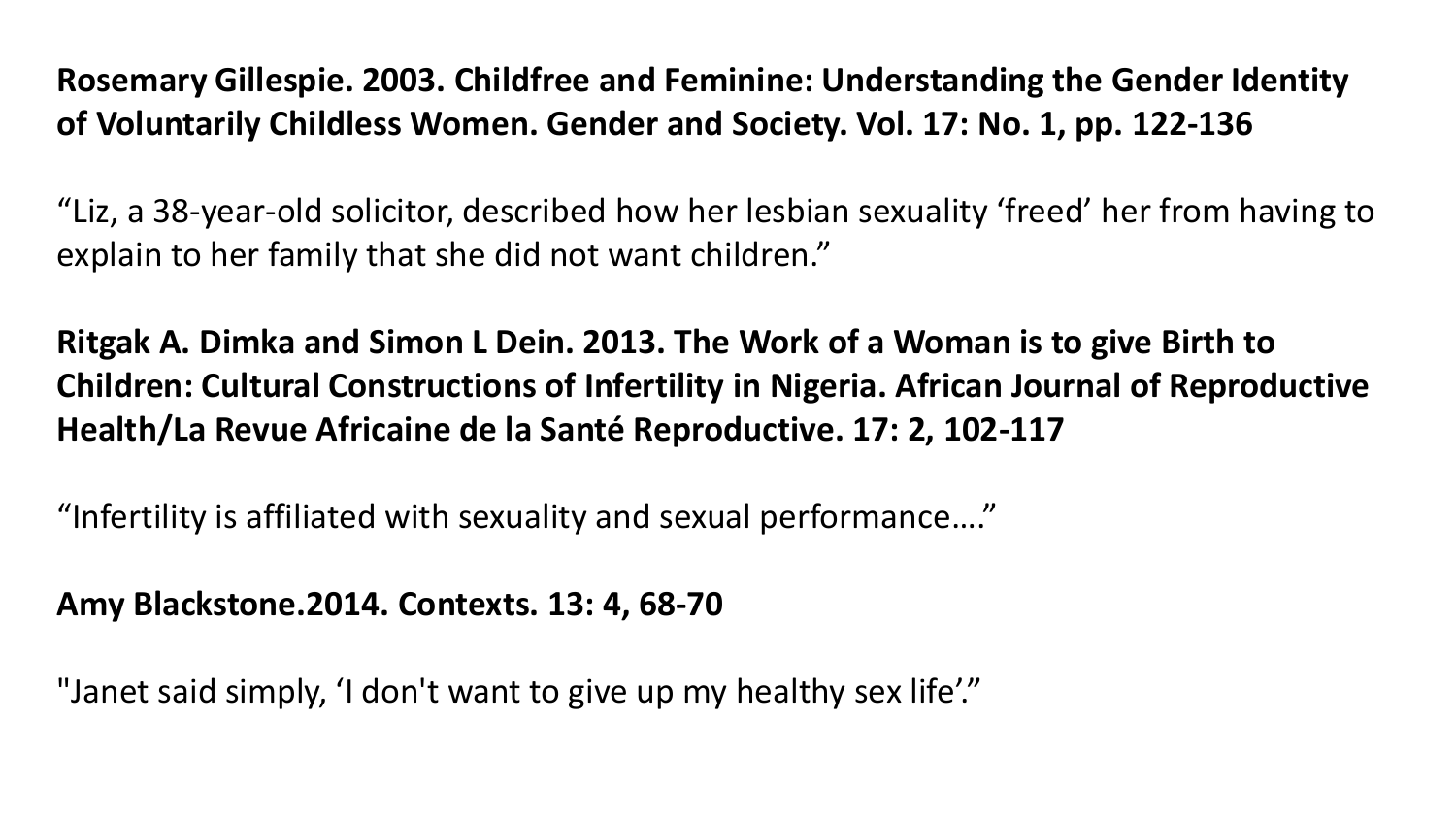### **Dr. Dennis's study: How respondents were located**

- •Word of mouth
- •Childfree blogs and websites
- •Childfree sociologist Dr. Amy Blackstone
- •Childfree authors Laura Carroll and Laura S. Scott
- •Childfree Meetup.com groups
- •Face-to-face meeting childfree African-Americans
- $\Box$  Recorded phone interviews, in-person interviews, and email surveys
- $\Box$  Pre-interview scheduling consists of:
- $\checkmark$  Filter questions to ensure potential respondents fit criteria
- $\checkmark$  Phone or in-person confidential interview
- $\checkmark$  Open-ended interview items
- $\checkmark$  Post-interview demographic items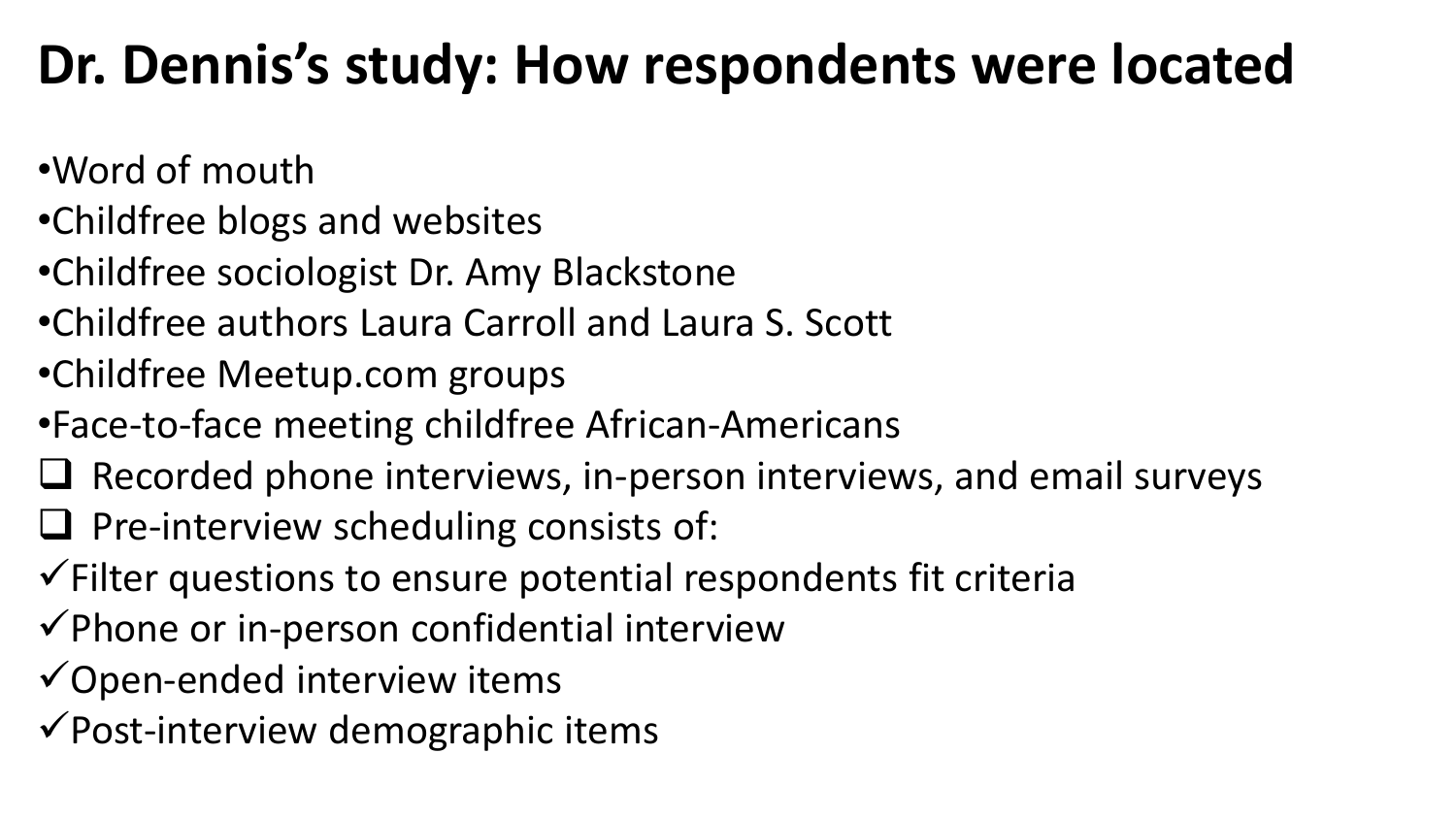## **Dr. Dennis's study: Demographics**

- •62 respondents: 59 women and 3 men
- •Various states in the United States of America and 5 additional countries: Canada, England, Kenya, Sweden, Switzerland
- •Age range: 21-60
- •Education range: High school Doctorate
- •Salary range: \$15,000 \$250,000
- •Relationship status: Single, live-in partner, live apart partner, married, and divorced
- •Most have siblings; a few are an only-child
- •Some from two-parent households; some from single-parent households
- •A range of political ideologies and political parties
- •A range of religions: Christianity is most prevalent but agnosticism and atheism are represented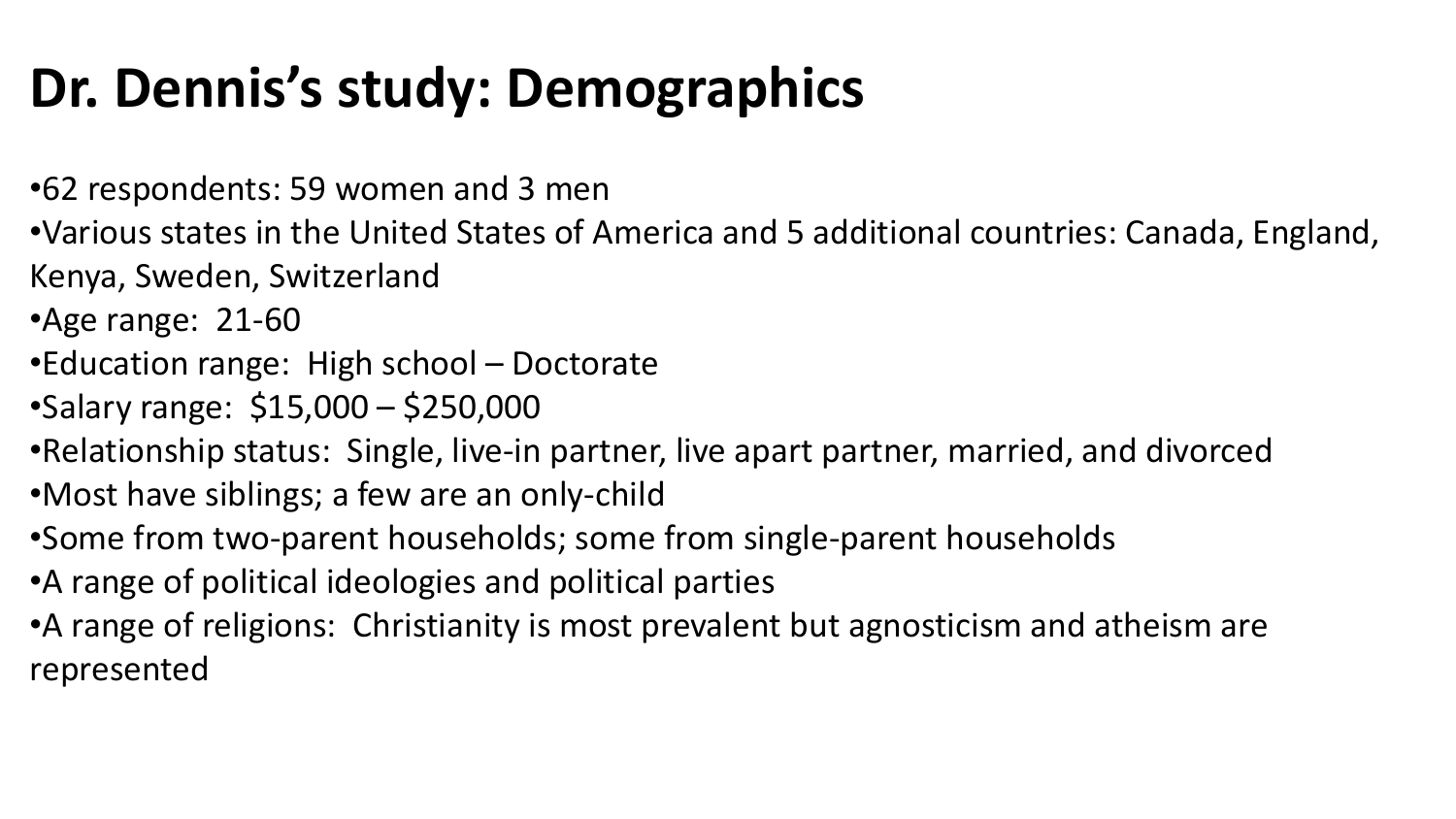### **Dr. Dennis's study: Findings**

- Similar to most childfree who are not of African diaspora:
- Tendency to feel at an early age ambivalence or lack of desire to have children
- Tendency to feel at an early age a requirement and expectation to have children
- $\Box$  Most consider their childfree status and experiences to be impacted by gender and race and ethnicity—in obvious ways and more subtle ways
- $\Box$  Some feel alienated and ridiculed based on their decision. Perhaps these feelings are stronger for the childfree whose choice defies a number of norms and expectations, including racial and ethnic norms and gender norms
- $\Box$  Some respondents feel confident and stable in their decision, have a strong support system, and are in environments conducive to diverse perspectives and lifestyles

 $\Box$  Support system: friends or family or living in more diverse cities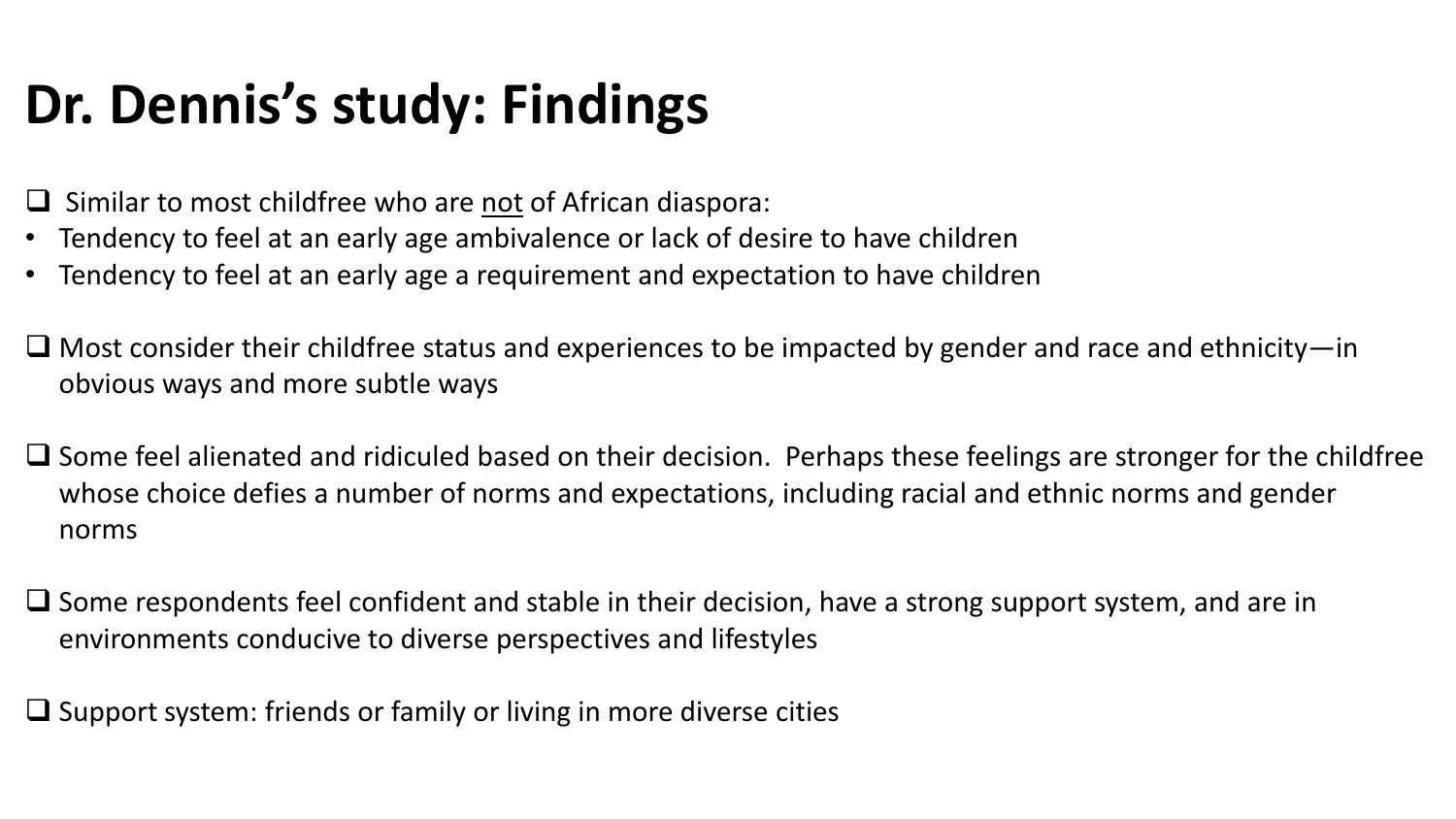### **Dr. Dennis's study: Findings**

Perhaps African diaspora are less likely to have a strong support system

- $\Box$  Some respondents spend majority of time in racially, ethnically, and culturally diverse or predominantly white environments
- $\Box$  Some respondents are in interracial relationships and spend majority of time around people who are not African diaspora
- Men respondents expressed a sentiment similar to childfree white men in previous research: do not get many negative responses and do not feel as much societal pressure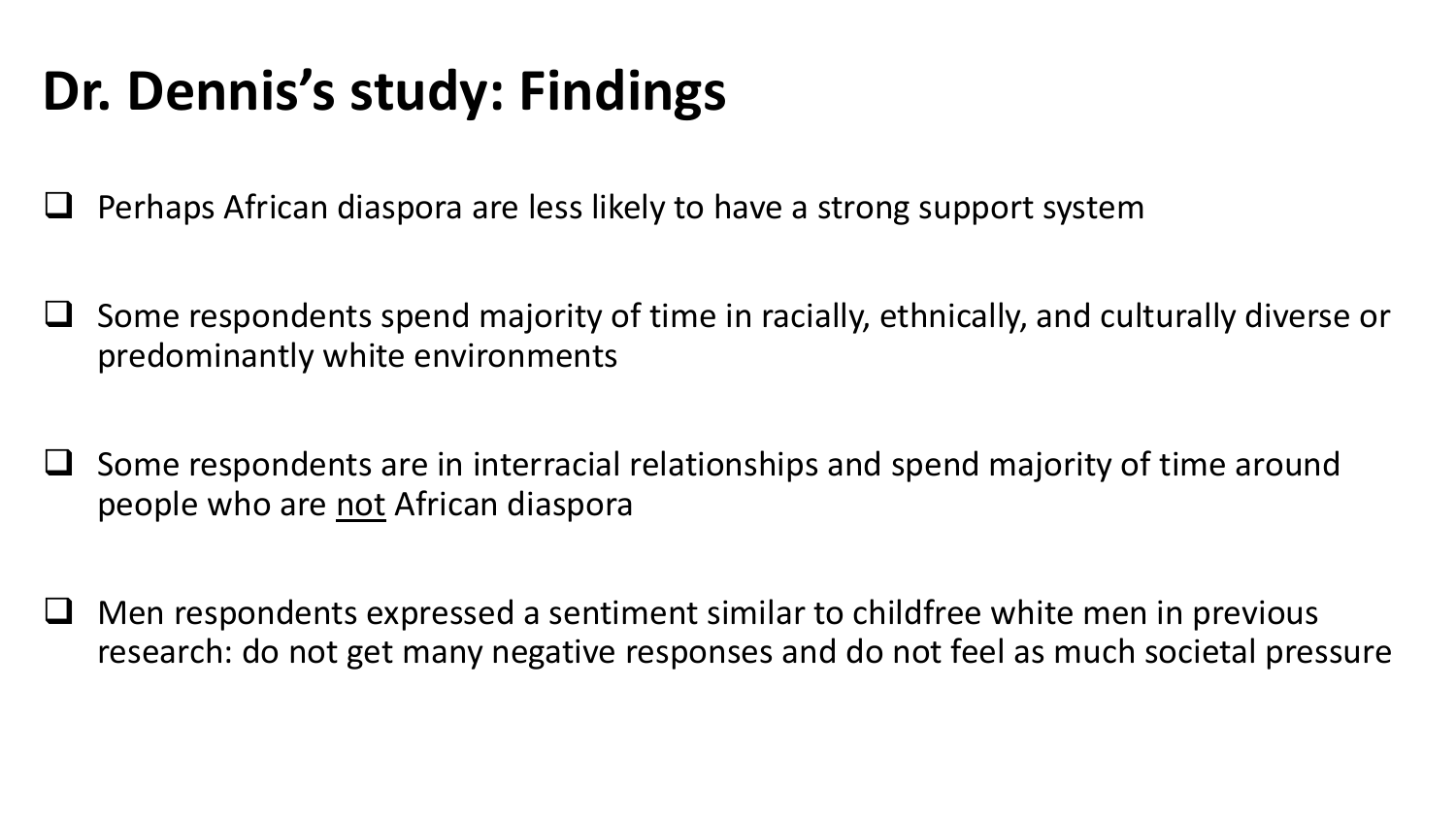# **Dr. Dennis's study: Findings**

- $\Box$  Two men respondents have difficulty dating because the majority of women across all cultures, and especially African diaspora women, either aspire to be mothers, are mothers, or are "on the fence" (undecided)
- □One woman respondent has considered having an "open relationship" because she finds it difficult to find an African diaspora man who does not anticipate having children
- $\Box$ Included in appendix: without-child-by-circumstance woman (age: 50s) who admitted she preferred to have children but a "mate" was never found
- **Included in appendix: without-child-by-circumstance man (age: late 30s) who admitted he** does not want children but is open to having children if a woman insists or if the woman's birth control fails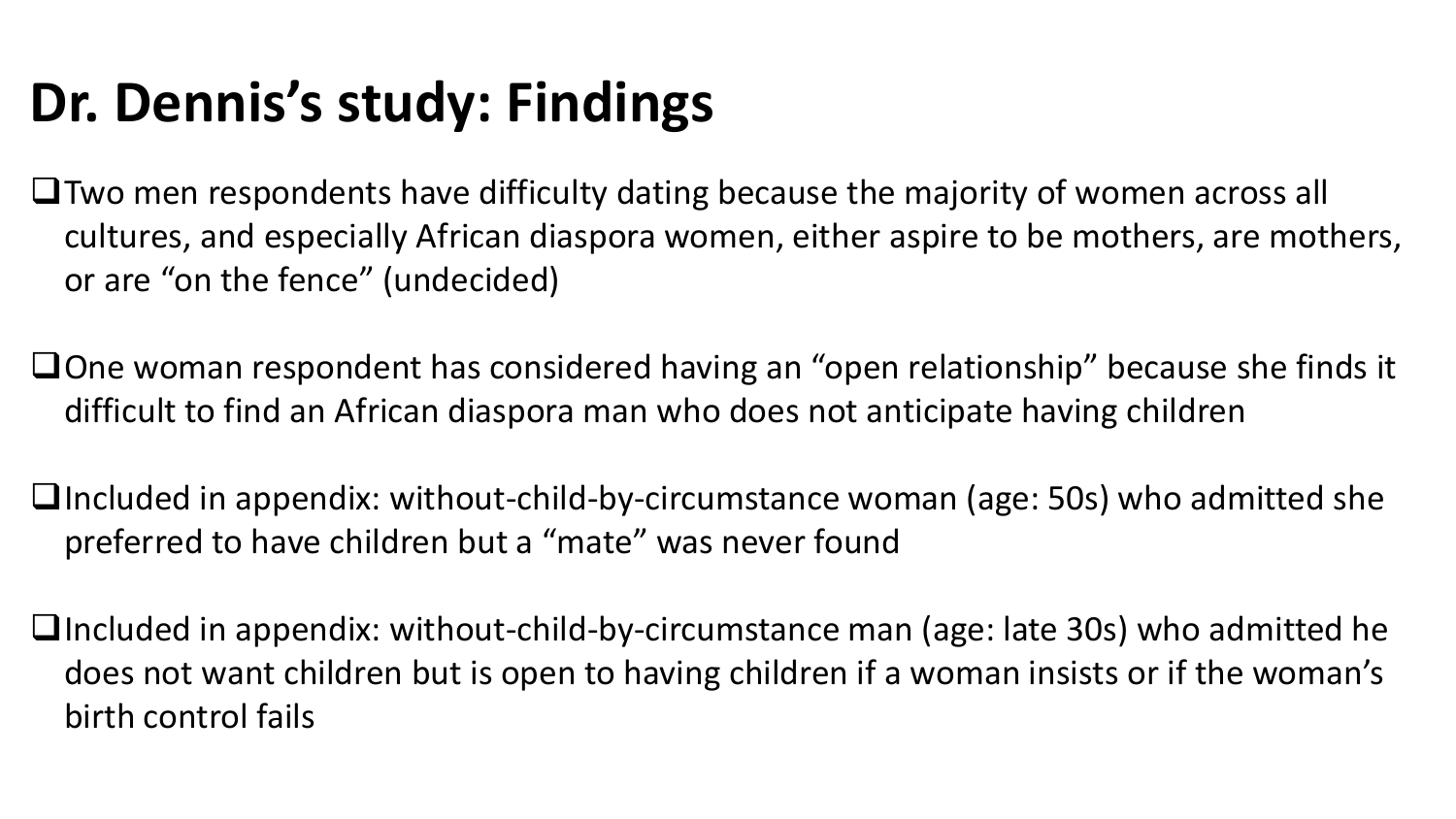**MARVIN, CF RESPONDENT**: "I think sometimes it's just a case of I mean – where I grew up it was a matter of maturity. So in some cases maybe some of those guys didn't want to have kids or in some cases maybe they became fathers before they were really ready to become fathers. All they knew was 'oh well I like this girl I'm having sex with her' and then they don't think about 'oh well what happens when you get her pregnant and what happens after the child is born'."

**ALICIA, CF RESPONDENT**: "…and she (ALICIA's friend) was trying to get with this guy and he said 'well, do you have kids' and she said 'no' and he said 'well, how did you get to do that'. And she said 'well, what do you mean, I have safe sex or I don't have sex at all'."

**JESSICA, CF RESPONDENT**: "…I've been having a very uncomfortable conversation about unprotected sex with my husband...but with a complete stranger that I just met, at a wedding."

**BERNICE, CF RESPONDENT**: "…I do think people can have protected and active sex lives and not have children. But I know ones that do have really active sex lives and they don't know how to control themselves and they do end up with children…."

**COURTNEY, CF RESPONDENT**: "…someone also told me 'what's the point of having sex if you don't want to have kids'."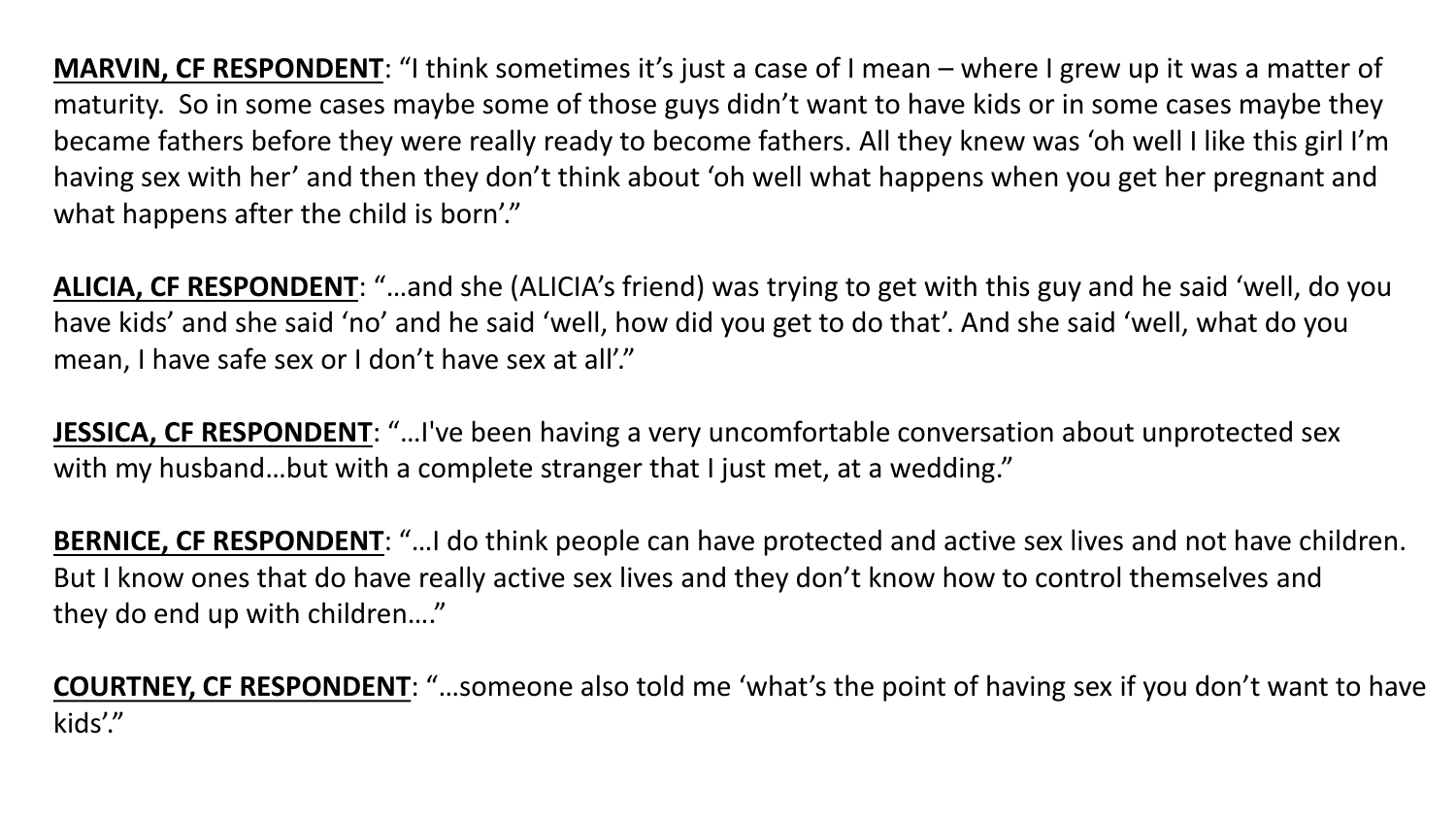**EMILEE, CF RESPONDENT**: "And let's not even get onto the whole 'why did you have sex' thing, that's the thing people get into 'well, we're here to procreate' and all that other stuff again. You know what about people who can't have kids, for example? What happens to those people? You know? So just because I choose not to have a kid, again, doesn't mean that I can't be intimate you know with an individual or anybody else?"

**NICOLE, CF RESPONDENT**: "…it would be great if they were doing sex education, talking about birth control and so forth…about children…and discussing this is a choice and you can decide not to, but I can see that not going over well with parents"

**PATRICE, CF RESPONDENT**: "…I never really desired to have a child. It was more of a connection to sexuality. And general in regards to a man"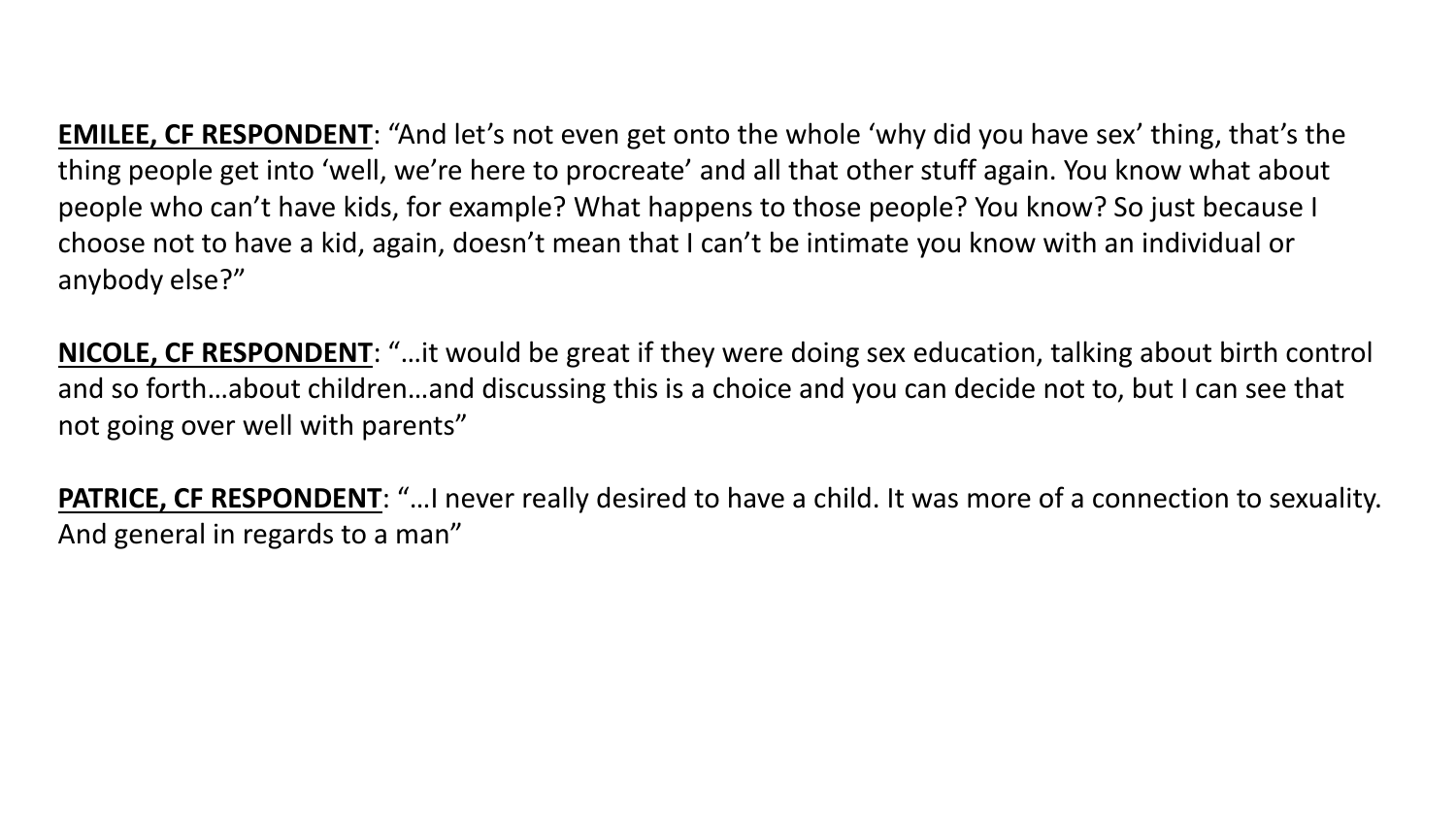#### **Interlocking identities—interlocking experiences—health outcomes**

Despite world changes in women's liberation, women's reproductive rights, and civil rights for racial and ethnic minorities, there remain pressures and stigmatization of liberation and reproduction for women, in general, and African diaspora women in particular

Can African diaspora people balance self-identity and self-love with cultural identity and cultural love?

How does this influence relationships, physical health and mental health?

During the interview and since the interview, we created a private childfree African diaspora network:

Respondents and other childfree people of African diaspora expressed need for mental health services, physical health services, and balancing "sense of relief" with life stressors